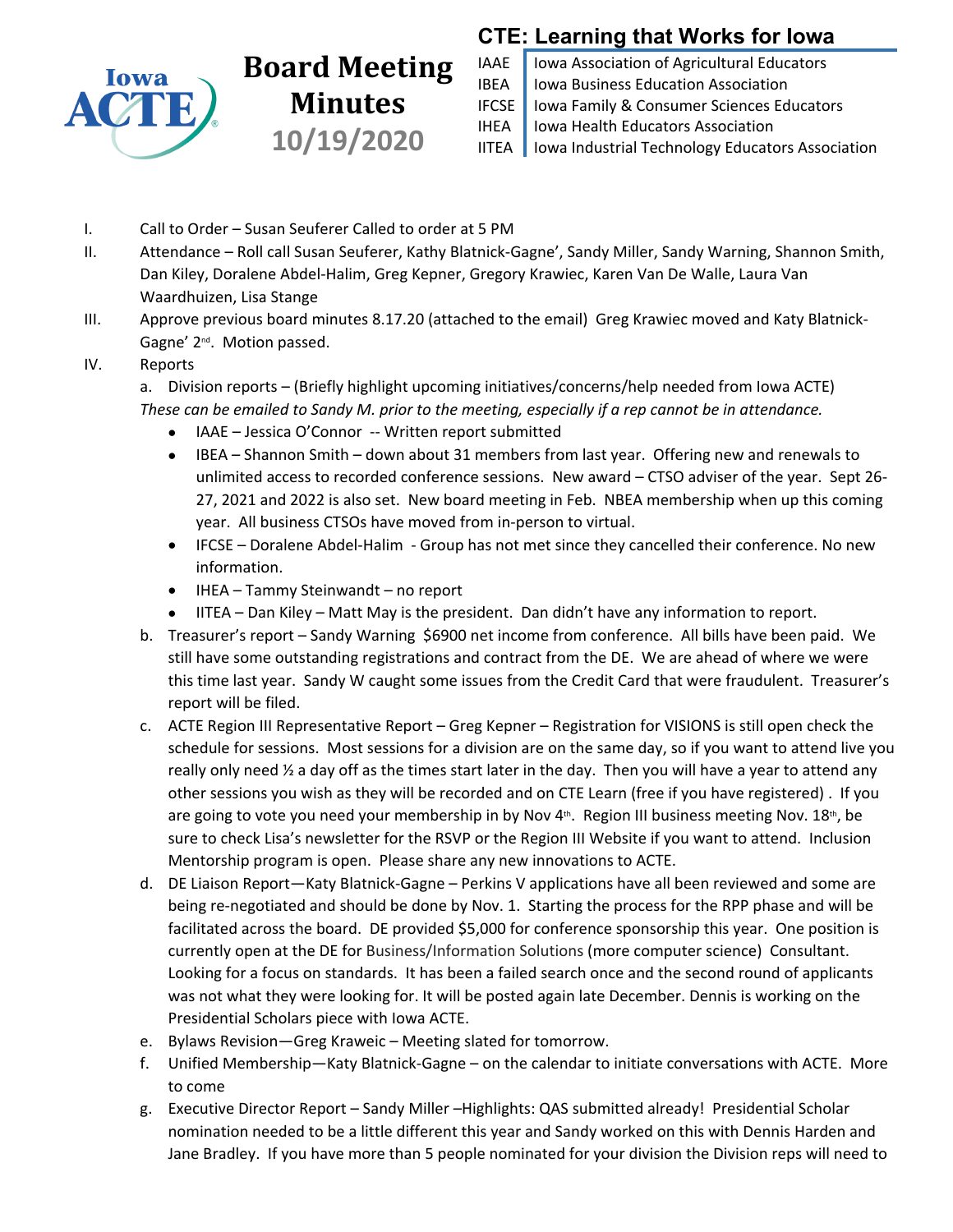narrow them down to only 5 before we score as a group. Sandy has sent out information to everyone on the process with dates for this year. Iowa ACTE attendance for virtual exhibits at conferences is a little different. Sandy is using the CTSO video along with the exhibit time. Day at the Capitol is coming up.

- h. Membership Report Sandy Miller -- We have 230 members who have paid so far this year.
- V. Unfinished Business:
	- a. Iowa ACTE Conference Report—Susan/Sandy/Sandy -- Exhibitors and sponsors helped us make some additional dollars this year. We had more than other years. Sandy offered several different exhibit levels and sponsors and included not only an exhibit but also give a session. We had a lot of people jump on that. We had 31 sessions – more than we ever have been able to have! 70 to 80 people were on the conference on that day live. Greg Kepner asked about the metrics – how many viewed and how many were at every session. Did Brandi share the information with the exhibitors? We discussed the different platforms that are used for virtual conferences. ACTE is putting the recording of our sessions up for a year to access (rather than 3 months). Sandy M shared that Eblasts we send per vendor, etc. need to be decided as she has had 4 requests. Sandy M will send out 1 email per vendor to the attendees at the vendor request. Should exhibitors get a list of attendees? NEDA has suggested it not happen. ACTE suggested they be \$100 each. Some additional items for next year – assign someone to go to each vendor and thank them, have someone in charge of give-aways, etc. At the next meeting we can look at survey responses. Sandy M has sent thank yous to all vendors.
	- b. CTE Learn—Sandy/Katy no report. Conference is uploaded in CTE Learn. There are a lot of free sessions, workplace learning sessions that students can do. We need to get the word out about CTE Learn!
	- c. CareerTech VISION—Registration \$250 by October 23 for ACTE member/\$300 after October 23
	- d. Division Membership Drive Plans Sandy M asked that everyone really pay attention to membership drives. Division memberships are tied to Iowa ACTE membership.
	- e. ISCA Conference—virtual exhibit Sandy will reach out to people if she needs help
	- f. CTE Day at the Capital—Thursday, February 11 still hoping it will be in person
- VI. New Business:
	- a. Presidential Scholar Selection Process, Division Rep Duties, Timeline Be sure to look for emails on scoring when you hear from Sandy.
	- b. 2023 Awards ACTE eblast nominate through Sept 1 you can self nominate or nominate through the portal as well.
	- c. Election was closed at midnight on the 15<sup>th</sup> and Sandy will announce it to all members yet by the 22<sup>nd</sup> of October. 80 people of the 300 members voted.
	- d. Fellowship Report Laura Laura's presentation will be a live presentation at VISION! Be sure to attend! It will be about how to attract men to traditional female dominated careers. She is working on her IRB. Michael and Lauren are working with her on that. All Fellows will present. 10 are live and 10 are recorded.
	- e. Sandy M wants the names of the awards people for each division for 2021.
- VII. Adjourn Meeting adjourned at 6:15

Respectfully signing off for the last time. It has been my pleasure to serve with Iowa ACTE! All the best to you and please be sure and let me know what I can do as the National ACTE Region III VP to help further CTE in Iowa ACTE.

Lisa Stange, secretary